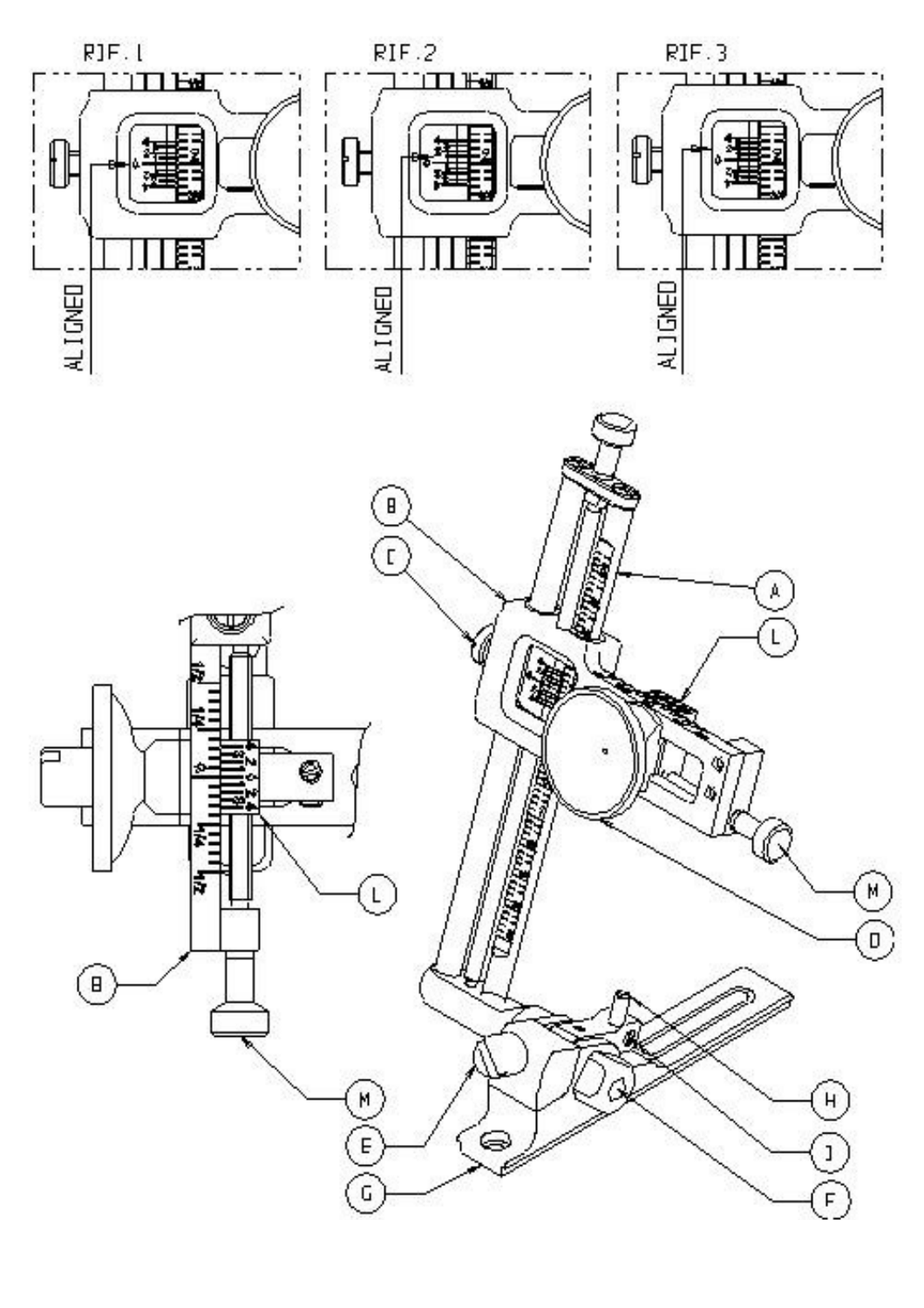

# **PEDERSOLI DAVIDE & C. S.n.c.**

25063 GARDONE V.T. (BS) – ITALY Via Artigiani, 57 – P.O. Box 150 Tel. 030.8915000 – Fax 030.8911019 info@davidepedersoli.com - www.davide-pedersoli.com



## **GOODWIN STYLE TANG SIGHT MOD. USA 407**

#### **INSTALLATION ON YOUR RIFLE**

Your Pedersoli Goodwin Long-Range tang sight is provided with two mounting holes in the base plate, (G). The distance between the two mounting holes from 37 to 60mm and will fit all Pedersoli built replica rifles. The front hole is elongated to allow fitting to other brands of rifles which may have a slightly different hole spacing. Two sight mounting screws (10x28) are supplied for use on Pedersoli made rifles and these will fit the two tang holes originally plugged with slot head set screws.

It is important that the tang sight stand vertically, both in side view as well as from a rear view. This must be checked with a suitable carpenter or machinists bubble level. Mount the rifle in a padded bench vise and use a level to position the breech sides vertically and the barrel horizontally (make allowance for barrel taper if necessary).

Loosening screw (E), the screw (I) and then adjusting the screw (H), move the staff (A) until is vertical from a side view. Tighten the screw (I) moderately along with the screw (E). When you want to fold down the sight, loosen the screw (E) to fold staff (A) The alignment with the barrel will be kept thanks to the previous adjustment made to screw (H).

 Note that as the elevation is raised for longer distances the staff (A) needs to be tilted forward to maintain the perfect vertical position of the staff. This is again done by changing screw (H) which controls the angle of staff (A).

If the staff (A) does not stand perfectly vertical when viewed from the rear, it will be necessary to insert suitable metal, hard paper or plastic shim material under one side or the other of the base (G) as necessary.

## **CHANGING STAFF TO OPPOSITE SIDE**

When this sight leaves the factory it is set up so that the staff is on the left side of the action. The breech is completely free and clear of any obstruction and allows easy case ejection and a cleaning rod to be used without the obstruction caused by conventional sights which may not fold flat enough. The shooter has the option of moving the staff to the opposite side by following these steps:

- 1. Loosen pivot shaft Allen head screw (N), (M4x5 metric) about 3 turns. Do not fully remove this screw.
- 2. Remove pivot shaft locking nut (F).
- 3. Loosen pivot thumb screw ((E) slightly.
- 4. Pull entire staff assembly out of the base unit.
- 5. The combination windage scale and elevation scale units are changed over to the opposite side as follows.
- 6. Remove two screws (O) located under two round vertical rods (P).
- 7. Remove the two screws (S) located at the top of the round vertical rods (P).
- 8. Unscrew the long threaded screw (Q) between the round rods (P) until it is completely clear from the combination elevation and windage scale unit (B).
- 9. Turn the scale (B) with all it's parts completely over so it is on the new side.
- 10. Place the round rod having the elevation scale into the inner hole in the pivot pin (R) making sure it's scale faces to the rear. With the unmarked round rod inserted into the outer hole, insert their two bottom screws (O) (not firmly tightened).
- 11. Invert and place the combination scale unit (B) onto the tops of the round rods and insert the long elevation screw into it's bottom hole between the round rods.
- 12. Install the two screws (S) on the top plate and tighten firmly.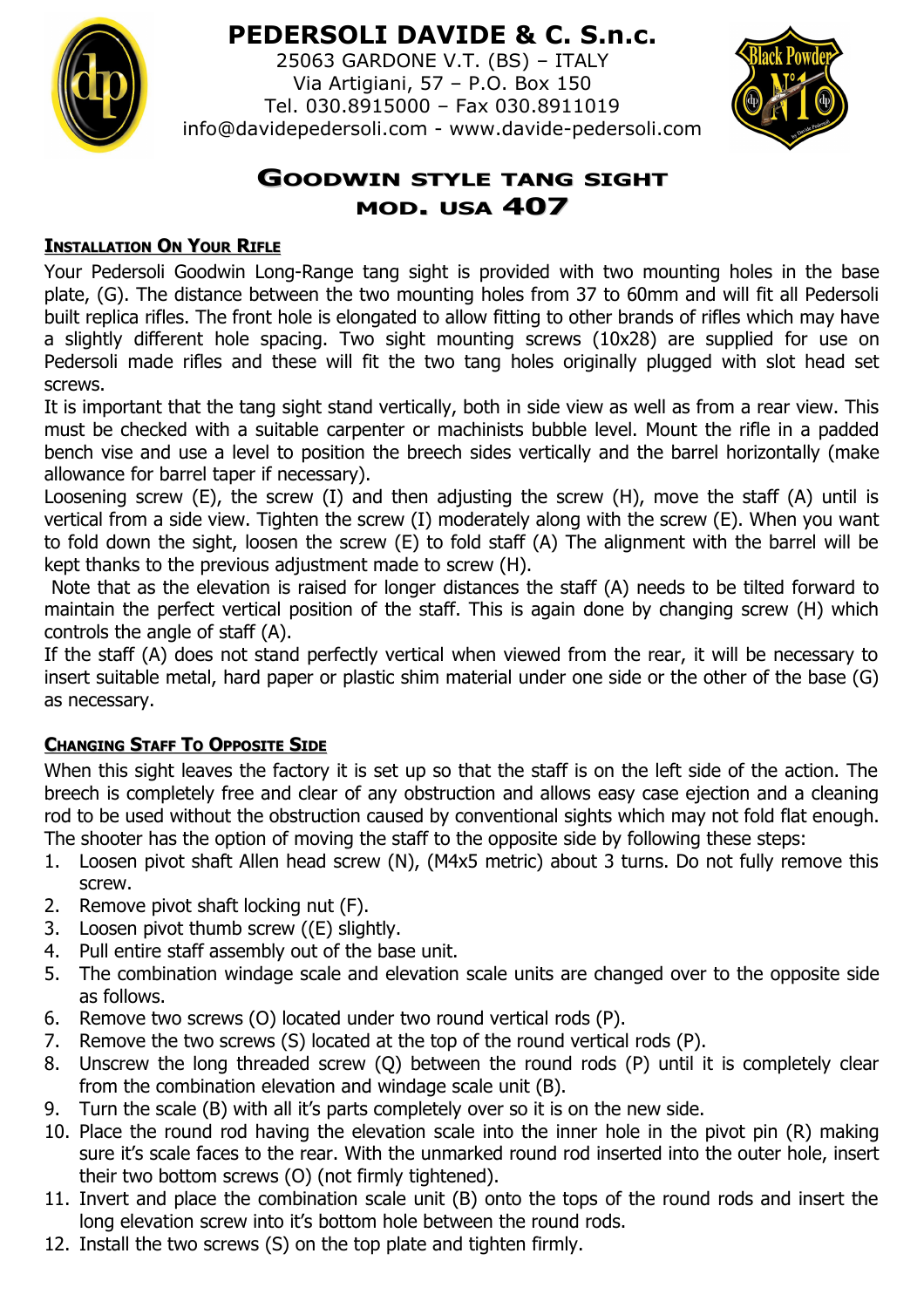- 13. Tighten the round rod two bottom screws (O) firmly.
- 14. Slide the staff assembly back into the sight base and install the lock nut (F) firmly.
- 15. Tighten the 4 mm Allen screw (N) moderately.
- 16. The original position of adjustment screw (H) should not require any change but recheck everything using the bubble level and make any corrections necessary.
- 17. Firm up the pivot shaft lock screw (E).
- 18. To avoid loosening of screws due to vibration during shooting and when transporting the rifle, it is suggested to use a thread locking chemical on parts (E) and (C). If the installation will not be changed again, it is suggested to use a thread locking chemical on all the threaded screws.

### **USING THE VERNIER ELEVATION SCALE**

 (It is necessary to loosen the eye cup (D) when making any adjustment. Use moderate pressure when tightening the eye cup). The staff (A) is marked from zero to three inches with 20 lines per inch and each line equals .05" (see "Using Minutes of Angles & Sight Scales" chart for further data). With the popular 30" barrel length, each .010" of elevation change equals 1.0 Minute of Angle (MOA) and at 100 yards one MOA =  $1.0''$  and at 200 yards one MOA =  $2.0''$  and so on for other hundred yard increases in distance.

The .05" lines therefore equal 5.0 MOA or 5.0" at 100 yards and 10.0" at 200 yards and so forth for longer distances. The vernier scale (L) has 5 spaces, each one being .04" apart and this provides a way to divide each .05" space into 5 spaces of .01" each, thereby making it possible to control elevation settings by .01" increments. Vernier figure #1 shows a setting of exactly 2.00" of elevation and figure #2 shows the number one vernier line raised until the very first staff line it can align with this in alignment. This setting adds .01" to the basic 2.00" starting setting and the new setting is therefore 2.00" plus .01" = 2.01" .

Vernier figure #3 shows the 2nd vernier line in alignment with the first staff line it can align with and this setting is therefore 2.00" plus .02" = 2.02". This same system is used for the 3rd and 4th vernier lines which add .03" and .04" to the starting setting.

 Note that there is no 5th vernier line because that position would be the same as starting over from the zero line.

The shooter can record elevation and windage settings which were found correct for different ammunition loads and for various distances and return to these exact settings on another day, with full confidence in this Pedersoli made Goodwin precision Long-Range tang sight.

#### **USING THE VERNIER WINDAGE SCALE**

 This sight has a vernier windage scale with 4 lines exactly as seen on the elevation scale. This marking system provides precision movements of .010" and functions in the same way as the vernier elevation scale. (The eyecup (D) must be loosened when moving this windage scale and must be retightened with only a moderate pressure after each adjustment is made).

If you have a Pedersoli adjustable front sight and you want to set your rear tang sight to a center position for shooting in windless conditions, move your front sight exactly the same amount the rear sight is off center.

Moving the front sight to the left will move the POI to the right. Moving the front sight the right will move the POI to the left. If you do this correctly you will end up being able to bring your rear sight back to its center position and your shots will strike in the target center. If you do not have an adjustable front sight you may be able to move your front sight using a brass drift to move the sight left or right and obtain the same results . Some hooded front sights may have a small locking set screw and this must be loosened before moving the entire sight.

In the following two sections which explain Minutes of Angle (MOA) you will gain a clear understanding of how to use your Pedersoli Long-Range tang sight.

#### **CARE AND MAINTENANCE**

Your Pedersoli Goodwin tang sight is a precision instrument and must be protected against being struck or bent. After each shooting session, carefully wipe it to remove possible cleaning liquids and dirt. Apply a thin film of gun oil to all exterior surfaces to prevent rust formation. Because leather and trapped humidity can cause corrosion, we suggest to store the sight in a wood container.